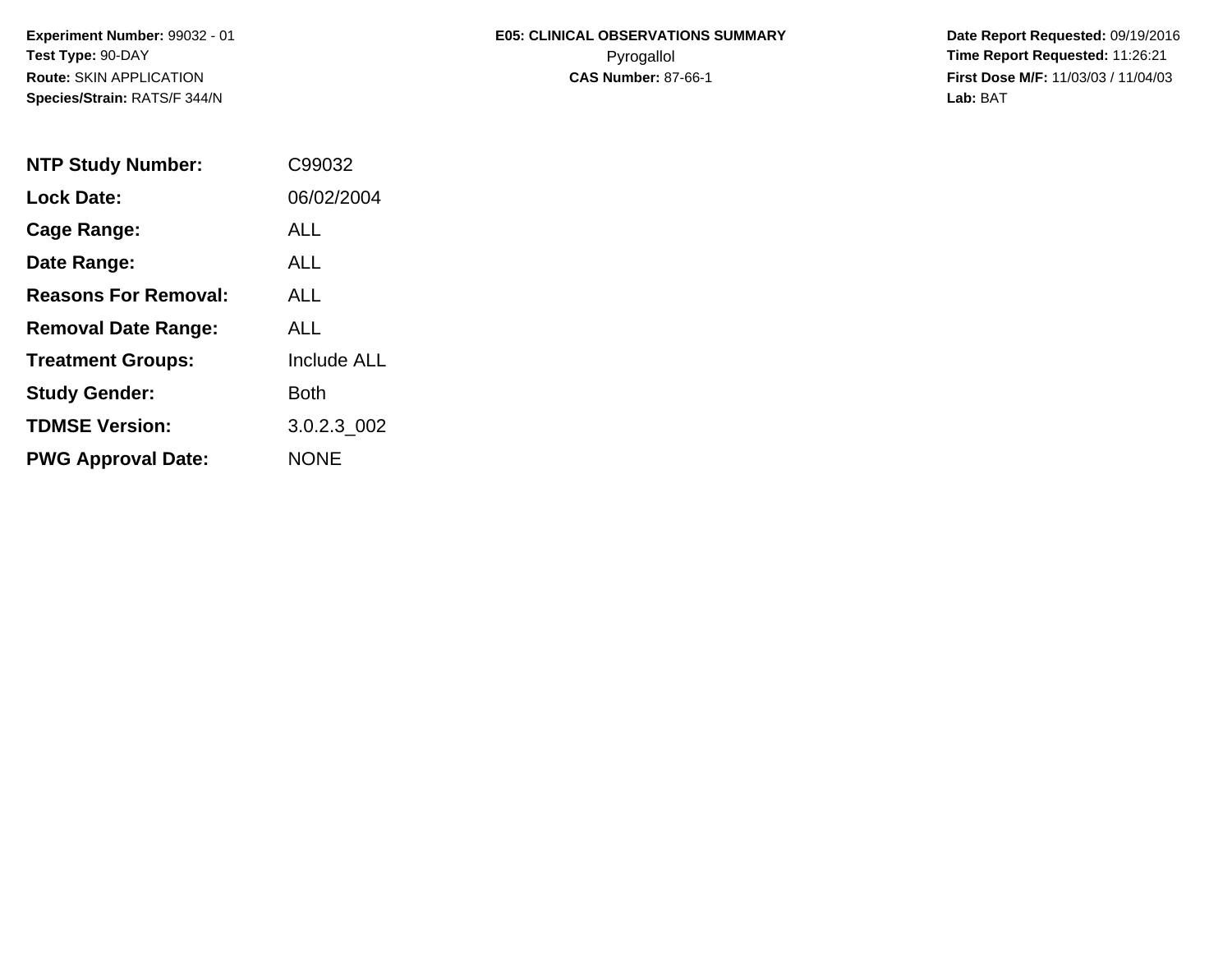#### **E05: CLINICAL OBSERVATIONS SUMMARY**Pyrogallol **Time Report Requested:** 11:26:21

 **Date Report Requested:** 09/19/2016 **First Dose M/F:** 11/03/03 / 11/04/03<br>**Lab:** BAT **Lab:** BAT

| <b>SEX: MALE</b>                         | <b>WEEK: 14</b> |        |                |                                        |                |                |                |                        |
|------------------------------------------|-----------------|--------|----------------|----------------------------------------|----------------|----------------|----------------|------------------------|
|                                          | 0 MG/KG         |        |                | <b>9.5 MG/KG</b><br><b>18.75 MG/KG</b> |                |                | 37.5 MG/KG     |                        |
| <b>OBSERVATION</b>                       | <b>CURRENT*</b> | TOTAL+ | <b>CURRENT</b> | <b>TOTAL</b>                           | <b>CURRENT</b> | <b>TOTAL</b>   | <b>CURRENT</b> | <b>TOTAL</b>           |
| <b>Irritation</b><br>Site Of Application | 0/0             | 0/10   | 0/0            | 0/10                                   | 0/0            | 7/10<br>DAY 43 | 0/0            | 10/10<br><b>DAY 43</b> |
| <b>Nasal/Eye Discharge</b>               | 0/0             | 0/10   | 0/0            | 0/10                                   | 0/0            | 0/10           | 0/0            | 0/10                   |

\* ANIMALS WITH OBSERVATION IN CURRENT PERIOD / TOTAL ANIMALS OBSERVED IN CURRENT PERIOD (WITHIN 7 DAYS OF RUN DATE)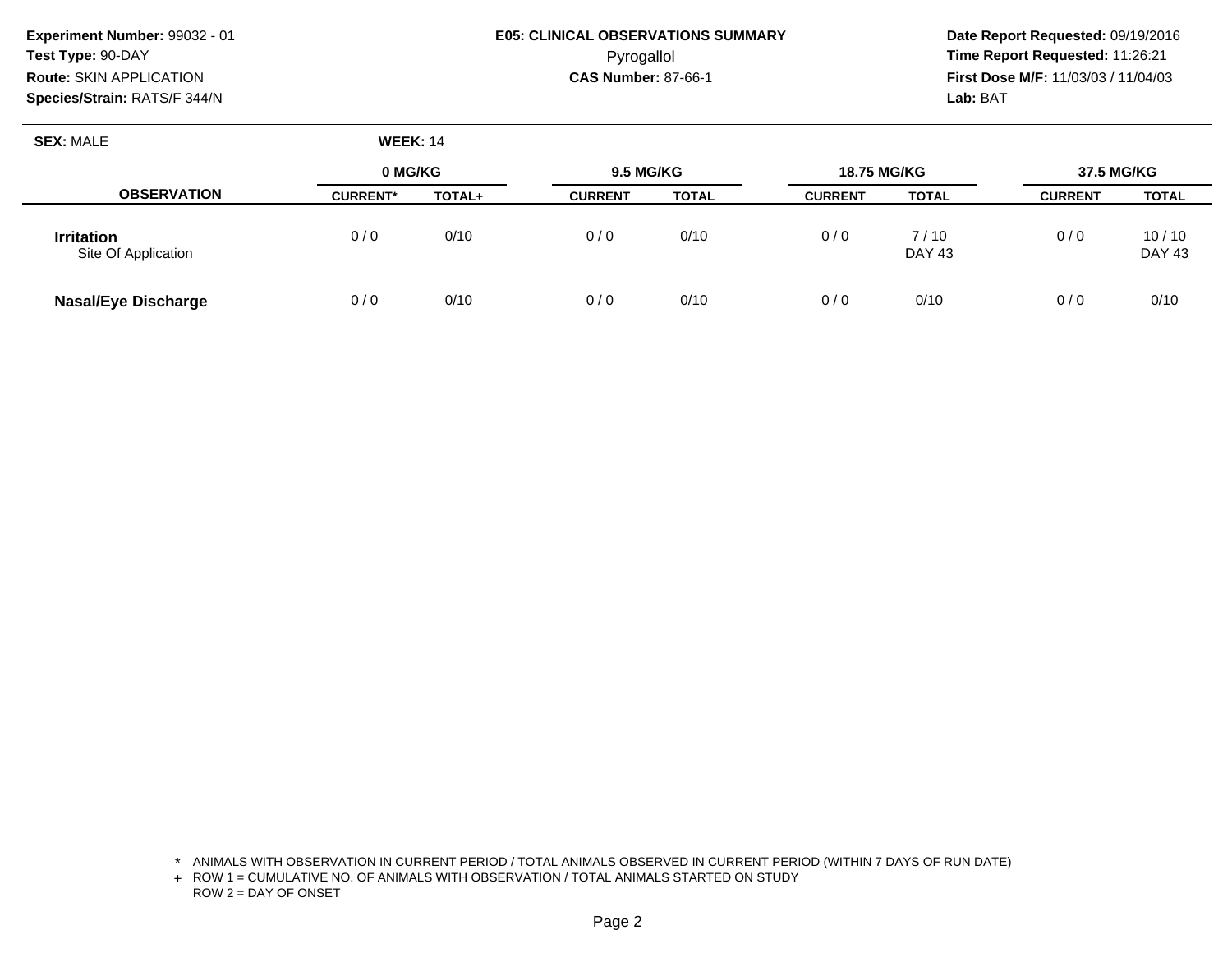### **E05: CLINICAL OBSERVATIONS SUMMARY**Pyrogallol **Time Report Requested:** 11:26:21

 **Date Report Requested:** 09/19/2016 **First Dose M/F:** 11/03/03 / 11/04/03<br>**Lab:** BAT **Lab:** BAT

| <b>SEX: MALE</b>                         | <b>WEEK: 14</b> |                        |                  |                        |  |
|------------------------------------------|-----------------|------------------------|------------------|------------------------|--|
|                                          | <b>75 MG/KG</b> |                        | <b>150 MG/KG</b> |                        |  |
| <b>OBSERVATION</b>                       | <b>CURRENT*</b> | TOTAL+                 | <b>CURRENT</b>   | <b>TOTAL</b>           |  |
| <b>Irritation</b><br>Site Of Application | 0/0             | 10/10<br><b>DAY 22</b> | 0/0              | 10/10<br><b>DAY 15</b> |  |
| <b>Nasal/Eye Discharge</b>               | 0/0             | 1/10<br><b>DAY 78</b>  | 0/0              | 0/10                   |  |

\*\*\*END OF MALE DATA\*\*\*

\* ANIMALS WITH OBSERVATION IN CURRENT PERIOD / TOTAL ANIMALS OBSERVED IN CURRENT PERIOD (WITHIN 7 DAYS OF RUN DATE)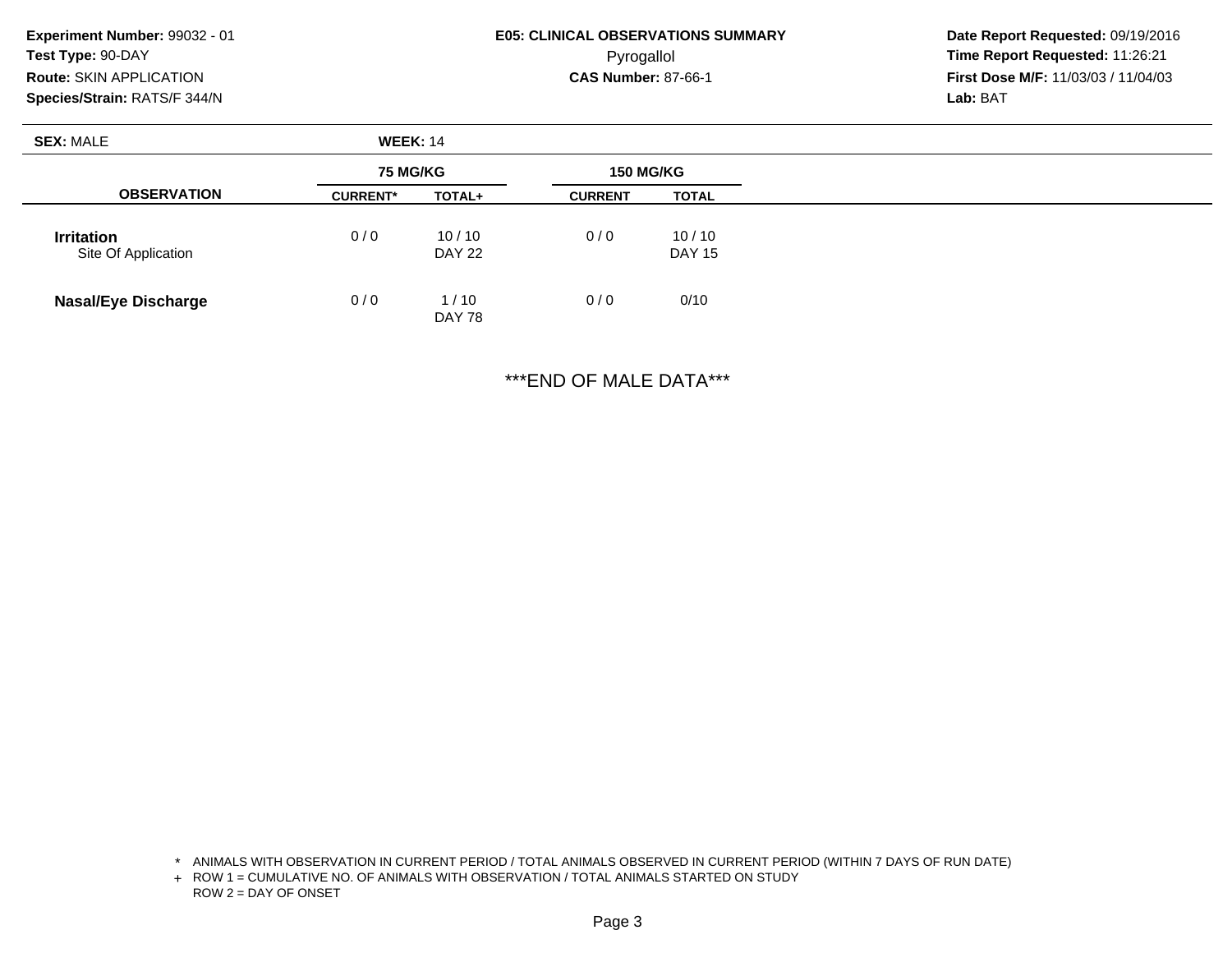## **E05: CLINICAL OBSERVATIONS SUMMARY**Pyrogallol **Time Report Requested:** 11:26:21

 **Date Report Requested:** 09/19/2016 **First Dose M/F:** 11/03/03 / 11/04/03<br>**Lab:** BAT **Lab:** BAT

| <b>SEX: FEMALE</b>                       | <b>WEEK: 14</b> |                       |                  |              |                |                       |                |                        |
|------------------------------------------|-----------------|-----------------------|------------------|--------------|----------------|-----------------------|----------------|------------------------|
|                                          | 0 MG/KG         |                       | <b>9.5 MG/KG</b> |              | 18.75 MG/KG    |                       | 37.5 MG/KG     |                        |
| <b>OBSERVATION</b>                       | <b>CURRENT*</b> | TOTAL+                | <b>CURRENT</b>   | <b>TOTAL</b> | <b>CURRENT</b> | <b>TOTAL</b>          | <b>CURRENT</b> | <b>TOTAL</b>           |
| <b>Irritation</b><br>Site Of Application | 0/0             | 0/10                  | 0/0              | 0/10         | 0/0            | 2/10<br><b>DAY 78</b> | 0/0            | 10/10<br><b>DAY 36</b> |
| <b>Nasal/Eye Discharge</b>               | 0/0             | 0/10                  | 0/0              | 0/10         | 0/0            | 1/10<br><b>DAY 71</b> | 0/0            | 0/10                   |
| <b>Ruffled Fur</b>                       | 0/0             | 1/10<br><b>DAY 22</b> | 0/0              | 0/10         | 0/0            | 0/10                  | 0/0            | 0/10                   |
| <b>Thin</b>                              | 0/0             | 1/10<br><b>DAY 22</b> | 0/0              | 0/10         | 0/0            | 0/10                  | 0/0            | 0/10                   |

\* ANIMALS WITH OBSERVATION IN CURRENT PERIOD / TOTAL ANIMALS OBSERVED IN CURRENT PERIOD (WITHIN 7 DAYS OF RUN DATE)